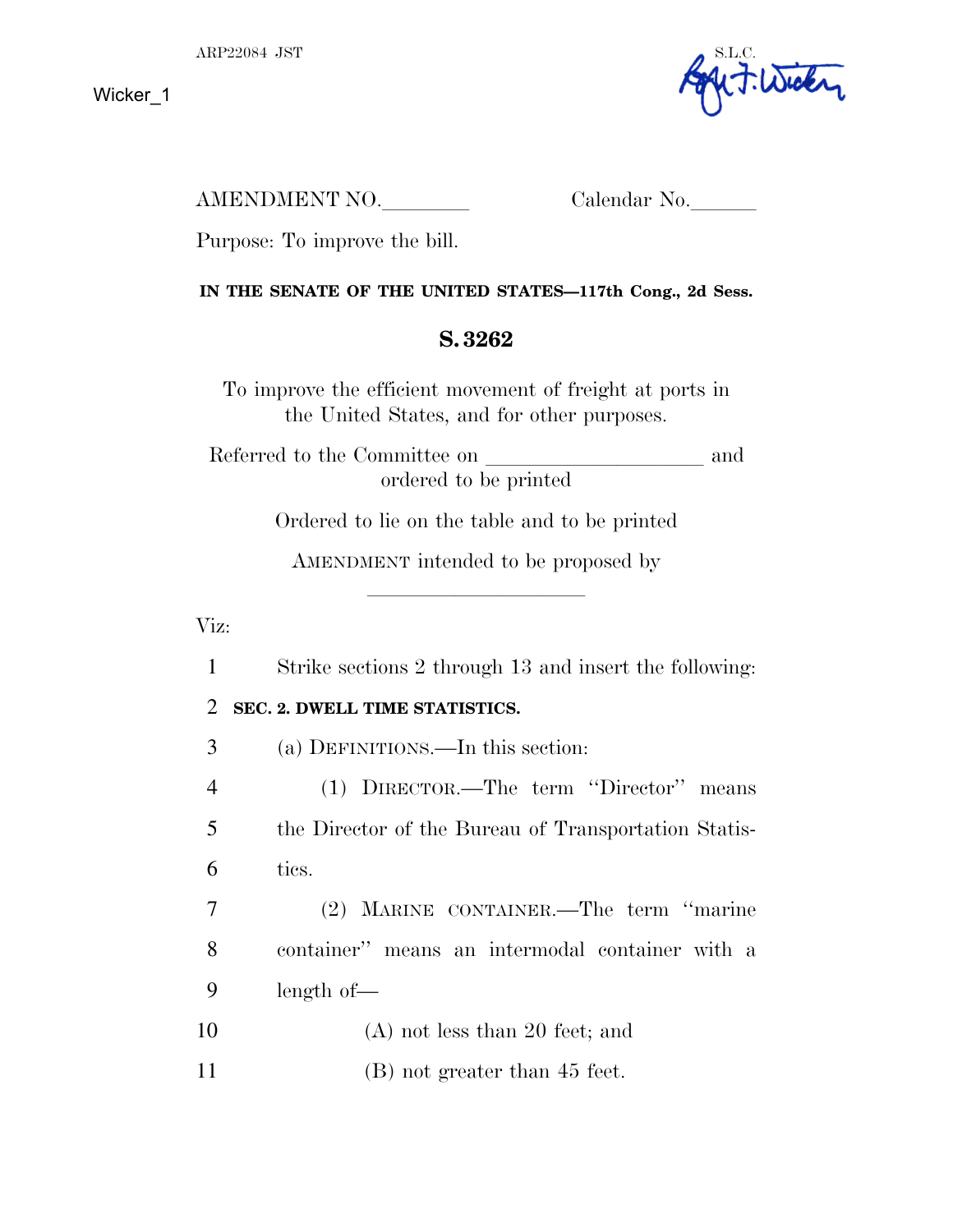(3) OUT OF SERVICE PERCENTAGE.—The term ''*out of service* percentage'' means the proportion of the chassis fleet for any defined geographical area that is out of service at any one time.

 (4) STREET DWELL TIME.—The term ''street dwell time'', with respect to a piece of equipment, means the quantity of time during which the piece of equipment is in use outside of the terminal.

(b) AUTHORITY TO COLLECT DATA.—

 (1) IN GENERAL.—Each port, marine terminal operator, and chassis owner or provider with a fleet of over 50 chassis that supply chassis for a fee shall submit to the Director such data as the Director de- termines to be necessary for the implementation of this section, subject to subchapter III of chapter 35 of title 44, United States Code.

 (2) APPROVAL BY OMB.—Subject to the avail- ability of appropriations, not later than 60 days after the date of enactment of this Act, the Director of the Office of Management and Budget shall ap- prove an information collection for purposes of this section.

 (c) PUBLICATION.—Subject to the availability of ap- propriations, not later than 240 days after the date of en-actment of this Act, and not less frequently than monthly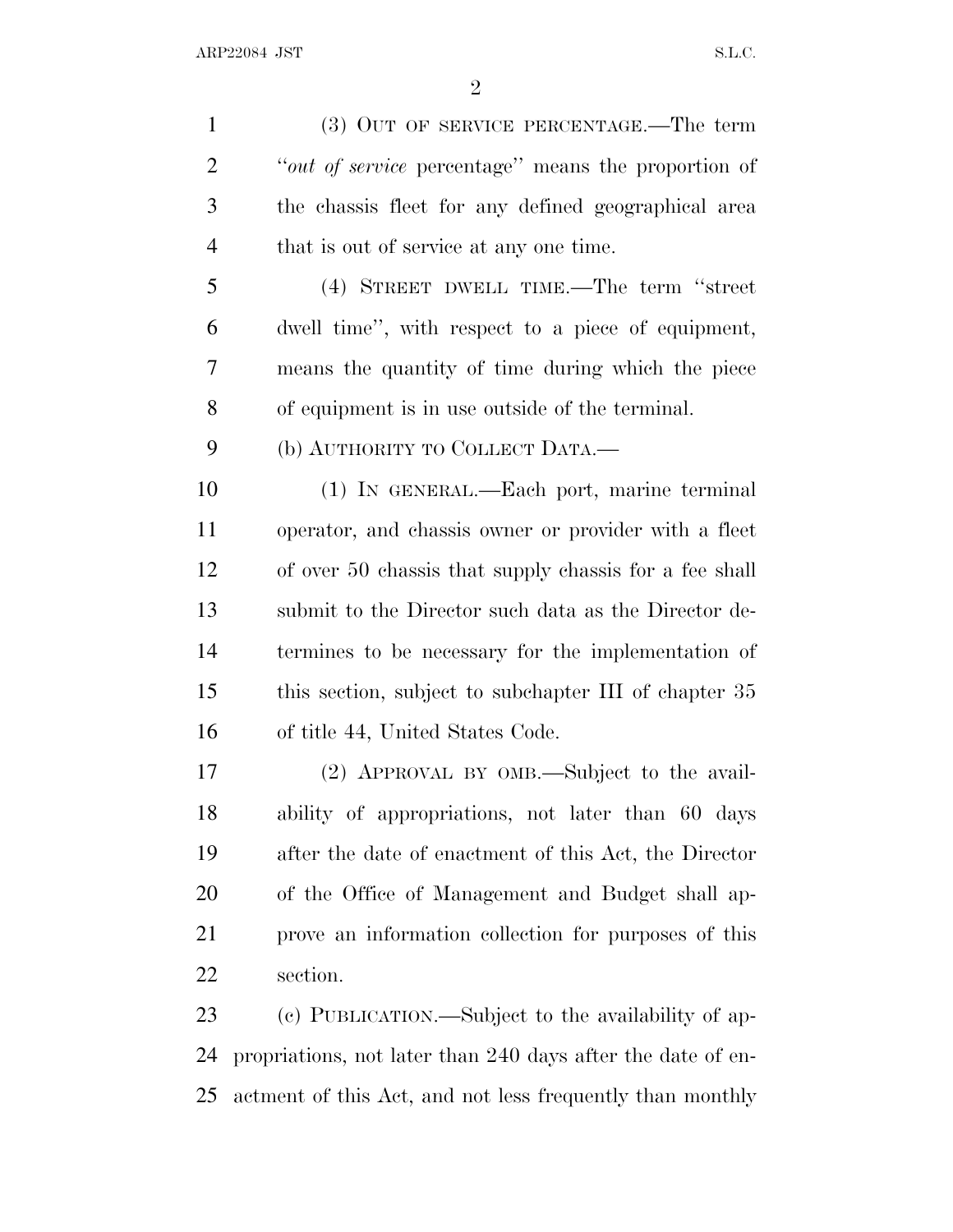thereafter, the Director shall publish statistics relating to the dwell time of equipment used in intermodal transpor- tation at the top 25 intermodal freight facilities, includ-ing—

 (1) total street dwell time, from all causes, of marine containers and marine container chassis; and (2) the average out of service percentage, which shall not be identifiable with any particular port, marine terminal operators, or chassis provider.

 (d) FACTORS.—Subject to the availability of appro- priations, to the maximum extent practicable, the Director shall publish the statistics described in subsection (c) on a local, regional, and national basis.

 (e) SUNSET.—The authority under this section shall expire December 31, 2026.

### **SEC. 3. FEDERAL MARITIME COMMISSION ACTIVITIES.**

 (a) PUBLIC SUBMISSIONS TO COMMISSION.—The Commission shall—

 (1) establish on the public website of the Com- mission a webpage that allows for the submission of comments, complaints, concerns, reports of non- compliance, requests for investigation, and requests for alternative dispute resolution; and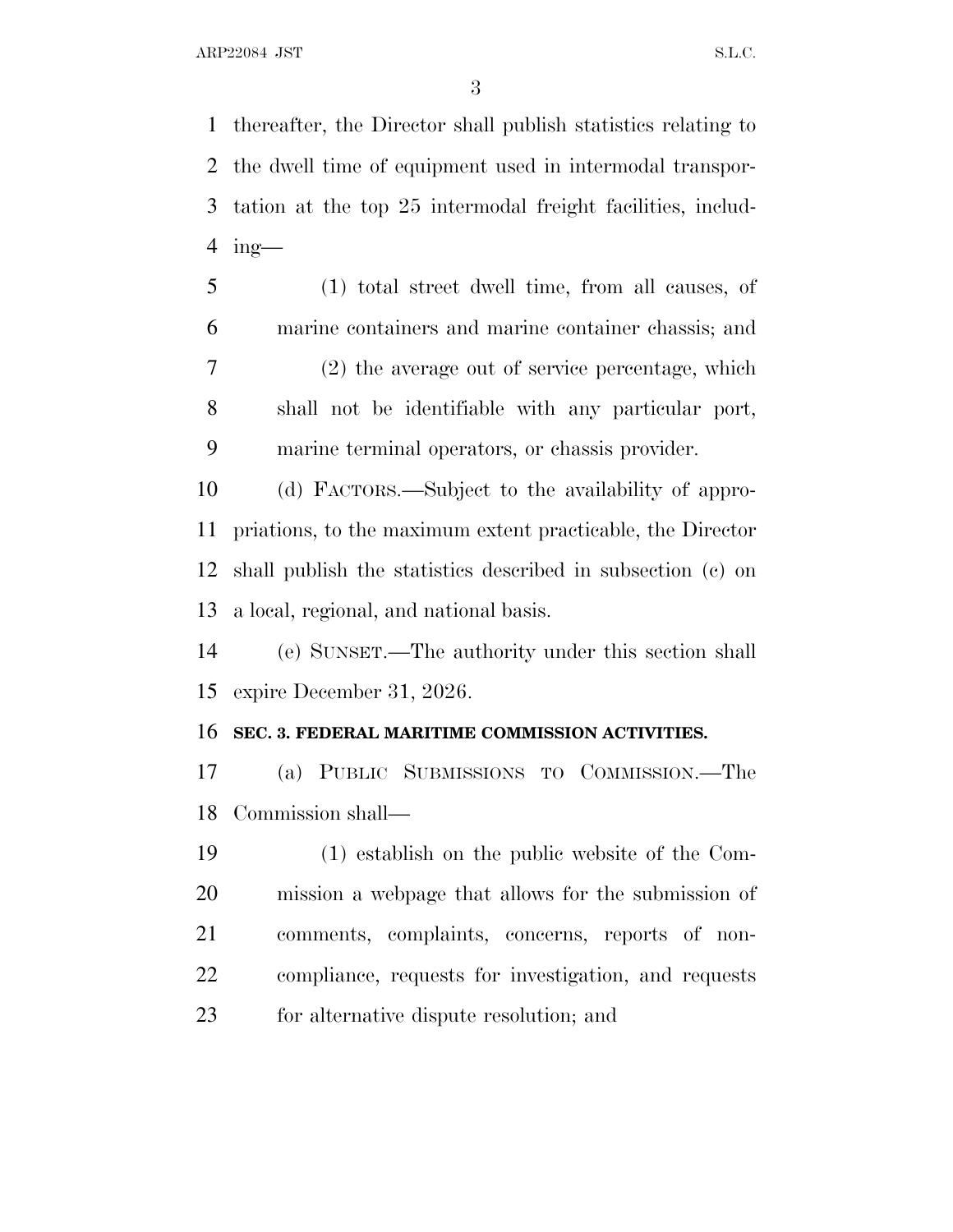(2) direct each submission under the link estab- lished under paragraph (1) to the appropriate com-ponent office of the Commission.

 (b) AUTHORIZATION OF OFFICE OF CONSUMER AF- FAIRS AND DISPUTE RESOLUTION SERVICES.—The Com- mission shall maintain an Office of Consumer Affairs and Dispute Resolution Services to provide nonadjudicative ombuds assistance, mediation, facilitation, and arbitration to resolve challenges and disputes involving cargo ship- ments, household good shipments, and cruises subject to the jurisdiction of the Commission.

 (c) ENHANCING CAPACITY FOR INVESTIGATIONS.— (1) IN GENERAL.—Pursuant to section 41302 of title 46, United States Code, not later than 18 months after the date of enactment of this Act, the Chairperson of the Commission shall staff within the Bureau of Enforcement, the Bureau of Certification and Licensing, the Office of the Managing Director, the Office of Consumer Affairs and Dispute Resolu- tion Services, and the Bureau of Trade Analysis not fewer than 7 total positions to assist in investiga- tions and oversight, in addition to the positions with- in the Bureau of Enforcement, the Bureau of Cer- tification and Licensing, the Office of the Managing Director, the Office of Consumer Affairs and Dis-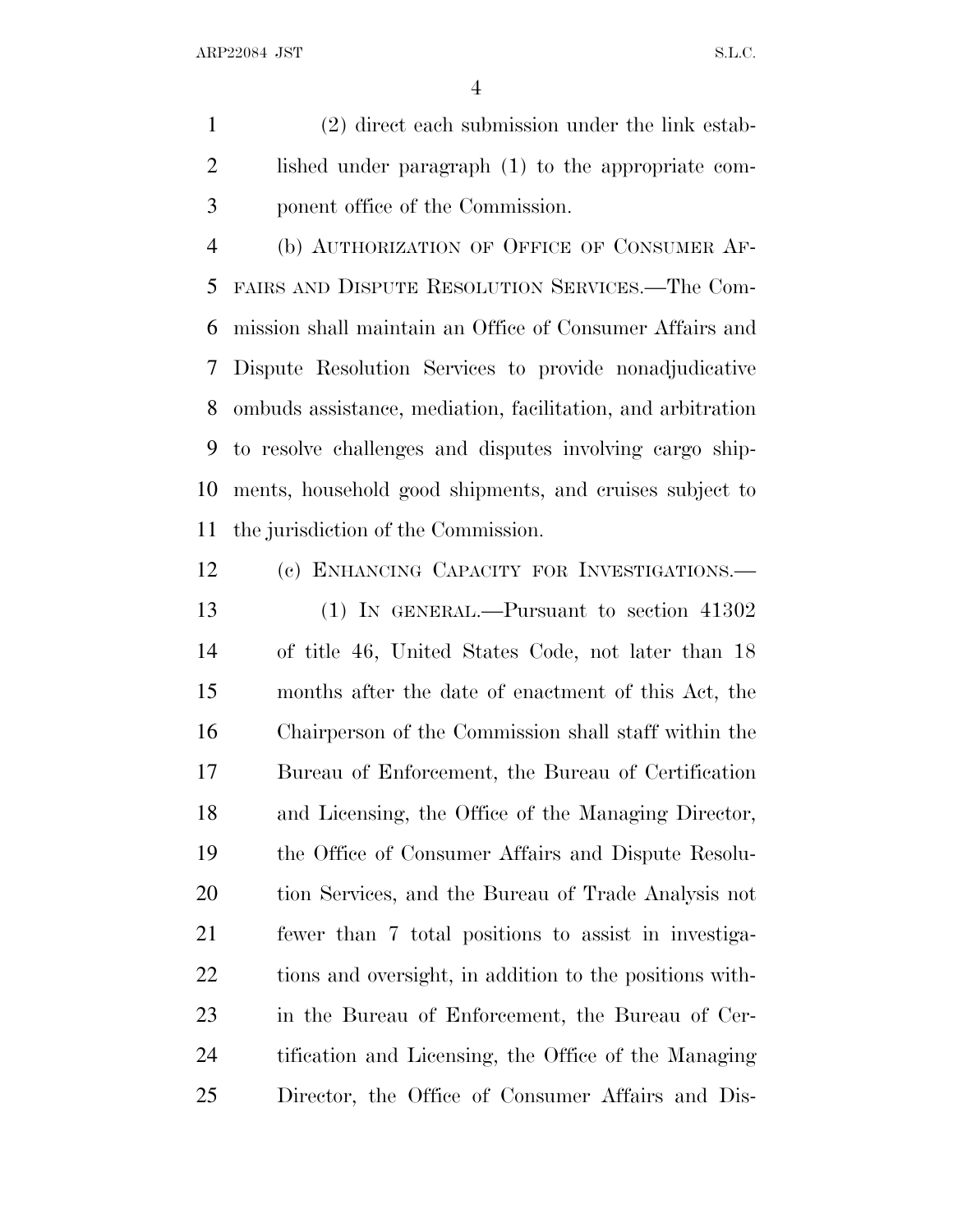| $\mathbf{1}$   | pute Resolution Services, and the Bureau of Trade  |
|----------------|----------------------------------------------------|
| $\overline{2}$ | Analysis on that date of enactment.                |
| 3              | (2) DUTIES.—The additional staff appointed         |
| $\overline{4}$ | under paragraph (1) shall provide support—         |
| 5              | (A) to Area Representatives of the Bureau          |
| 6              | of Enforcement;                                    |
| 7              | (B) to attorneys of the Bureau of Enforce-         |
| 8              | ment in enforcing the laws and regulations sub-    |
| 9              | ject to the jurisdiction of the Commission;        |
| 10             | (C) for the alternative dispute resolution         |
| 11             | services of the Commission; or                     |
| 12             | (D) for the review of agreements and ac-           |
|                |                                                    |
| 13             | tivities subject to the authority of the Commis-   |
| 14             | sion.                                              |
| 15             | SEC. 4. TEMPORARY EMERGENCY AUTHORITY.             |
| 16             | (a) DEFINITIONS.—In this section:                  |
| 17             | (1) COMMON CARRIER.—The term "common               |
| 18             | carrier" has the meaning given the term in section |
| 19             | 40102 of title 46, United States Code.             |
| 20             | (2) MOTOR CARRIER.—The term "motor car-            |
| 21             | rier" has the meaning given the term in section    |
| 22             | 13102 of title 49, United States Code.             |
| 23             | (3) RAIL CARRIER.—The term "rail carrier"          |
| 24             | has the meaning given the term in section 10102 of |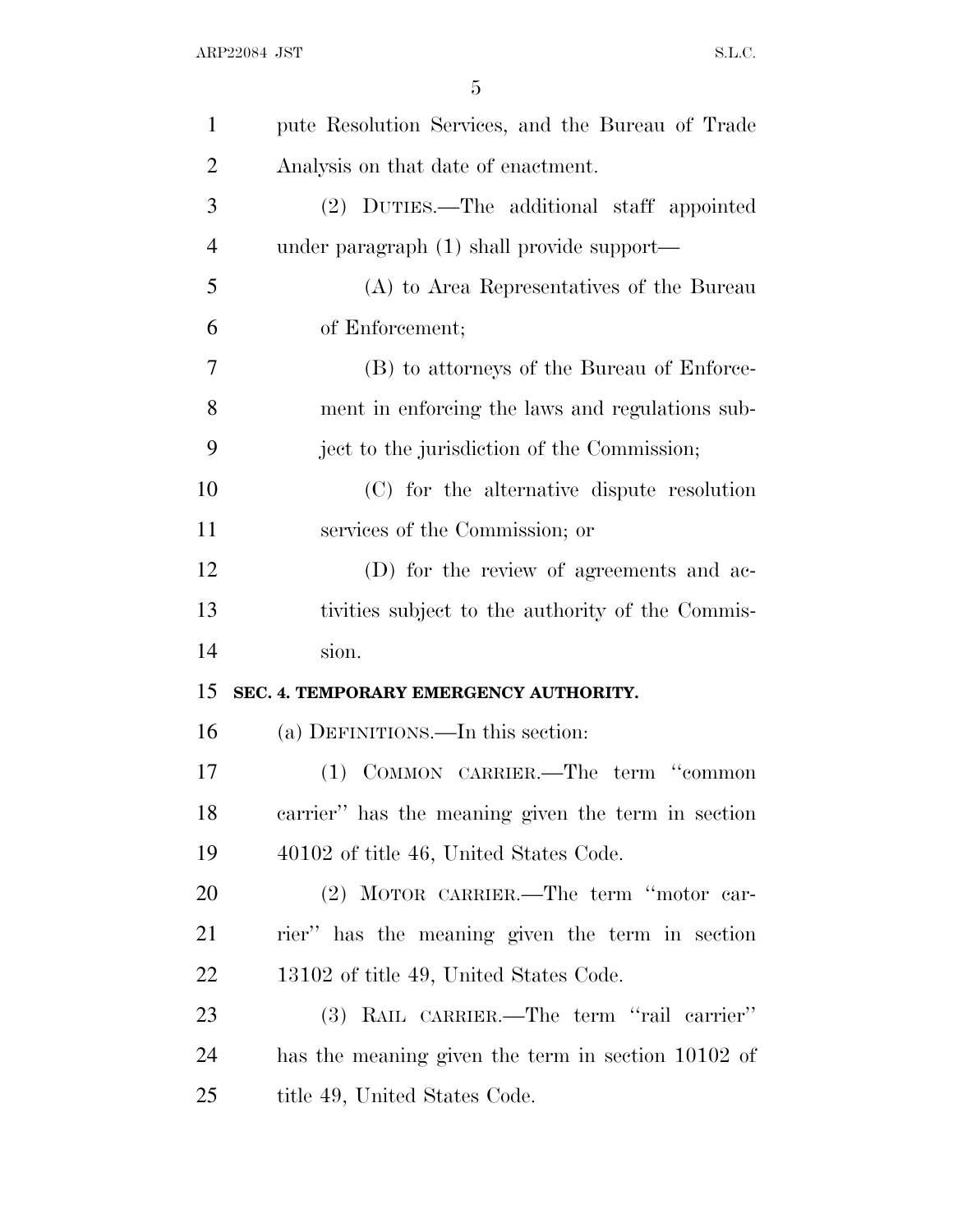| $\mathbf{1}$   | (4) SHIPPER.—The term "shipper" has the                   |
|----------------|-----------------------------------------------------------|
| $\overline{2}$ | meaning given the term in section $40102$ of title $46$ , |
| 3              | United States Code.                                       |
| $\overline{4}$ | (b) PUBLIC INPUT ON INFORMATION SHARING.                  |
| 5              | $(1)$ IN GENERAL.—Not later than 60 days after            |
| 6              | the date of enactment of this Act, the Commission         |
| 7              | shall issue a request for information, seeking public     |
| 8              | comment regarding—                                        |
| 9              | (A) whether congestion of the carriage of                 |
| 10             | goods has created an emergency situation of a             |
| 11             | magnitude such that there exists a substantial,           |
| 12             | adverse effect on the competitiveness and reli-           |
| 13             | ability of the international ocean transportation         |
| 14             | supply system;                                            |
| 15             | (B) whether an emergency order under                      |
| 16             | this section would alleviate such an emergency            |
| 17             | situation; and                                            |
| 18             | (C) the appropriate scope of such an emer-                |
| 19             | gency order, if applicable.                               |
| 20             | (2) CONSULTATION.—During the public com-                  |
| 21             | ment period under paragraph (1), the Commission           |
| 22             | may consult, as the Commission determines to be           |
| 23             | appropriate, with—                                        |
| 24             | (A) other Federal departments and agen-                   |
| 25             | cies; and                                                 |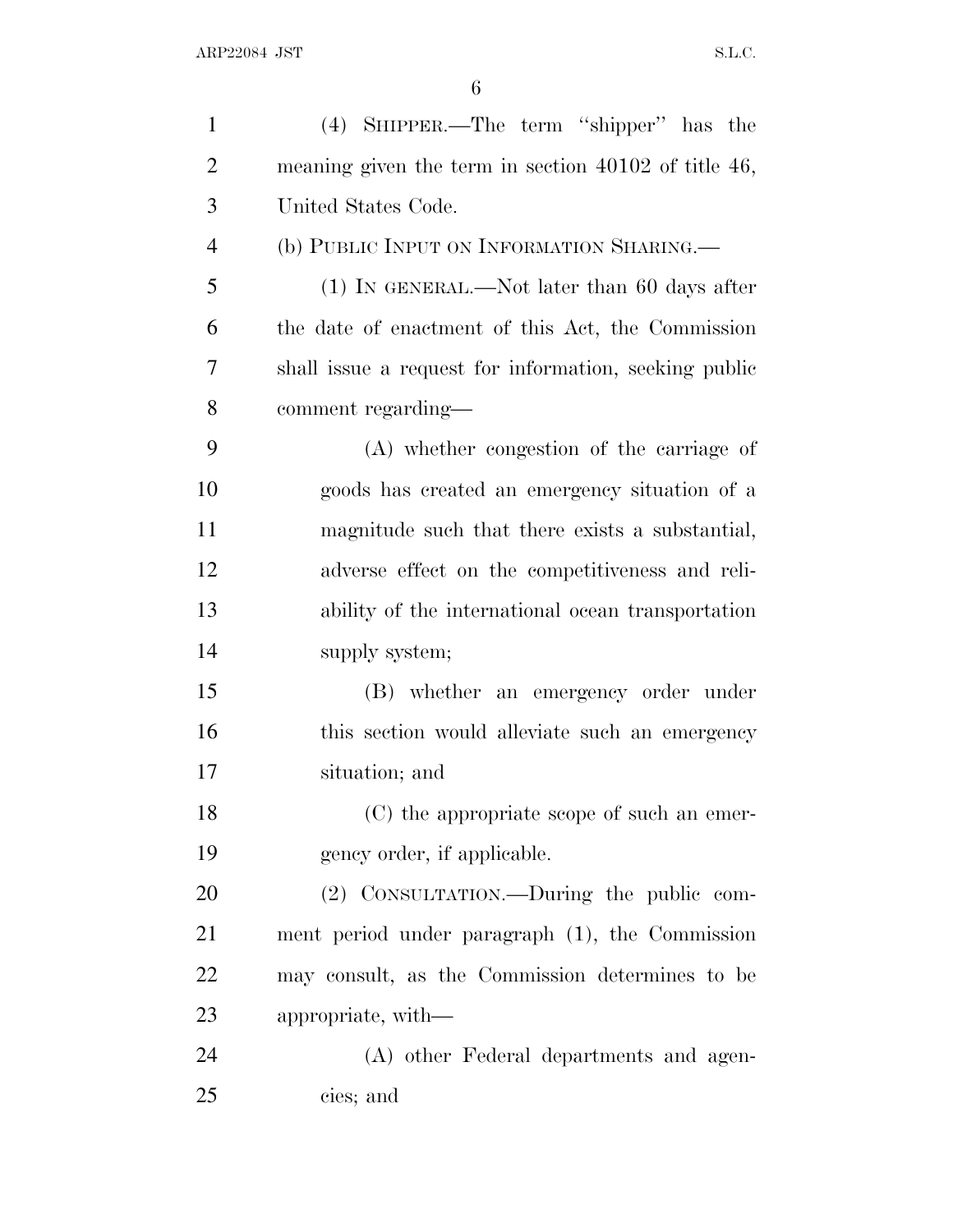| $\mathbf{1}$   | (B) persons with expertise relating to mar-                  |
|----------------|--------------------------------------------------------------|
| $\overline{2}$ | itime and freight operations.                                |
| 3              | (c) AUTHORITY TO REQUIRE INFORMATION SHAR-                   |
| 4              | ING.—On making a unanimous determination described in        |
| 5              | subsection (d), the Commission may issue an emergency        |
| 6              | order requiring any common carrier or marine terminal        |
| 7              | operator to share directly with relevant shippers, rail car- |
| 8              | riers, or motor carriers information relating to cargo       |
| 9              | throughput and availability, in order to ensure the effi-    |
| 10             | cient transportation, loading, and unloading of cargo to     |
| 11             | or from-                                                     |
| 12             | (1) any inland destination or point of origin;               |
| 13             | $(2)$ any vessel; or                                         |
| 14             | $(3)$ any point on a wharf or terminal.                      |
| 15             | (d) DESCRIPTION OF DETERMINATION.                            |
| 16             | $(1)$ In GENERAL.—A determination referred to                |
| 17             | in subsection (c) is a unanimous determination by            |
| 18             | the commissioners on the Commission that conges-             |
| 19             | tion of common carriage of goods has created an              |
| 20             | emergency situation of a magnitude such that there           |
| 21             | exists a substantial, adverse effect on the competi-         |
| 22             | tiveness and reliability of the international ocean          |
| 23             | transportation supply system.                                |
| 24             | (2) FACTORS FOR CONSIDERATION.—In issuing                    |
| 25             | an emergency order pursuant to subsection (c), the           |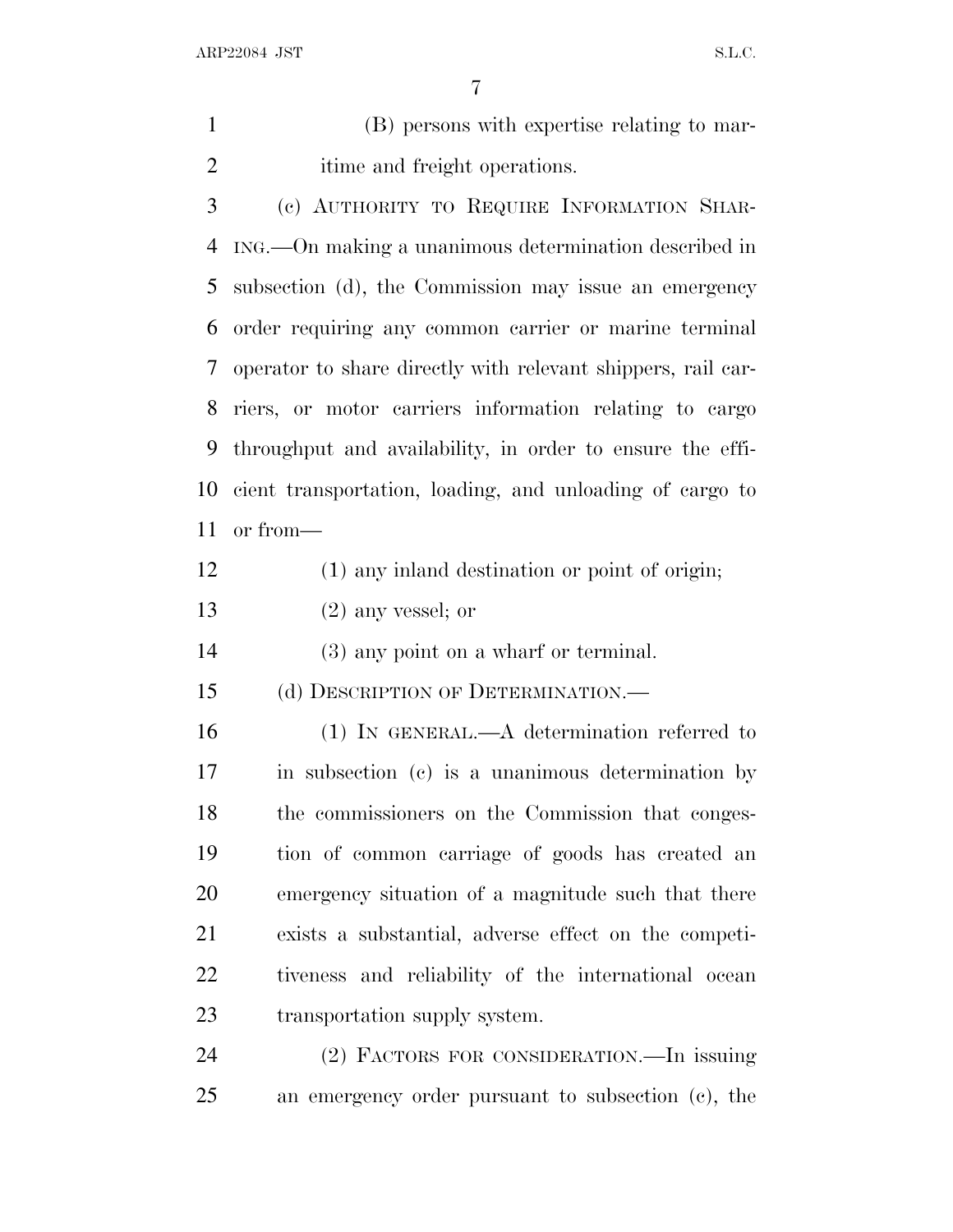ARP22084 JST S.L.C.

 Commission shall tailor the emergency order with re- spect to temporal and geographic scope, taking into consideration the likely burdens on ocean carriers and marine terminal operators and the likely bene- fits on congestion relating to the purposes described in section 40101 of title 46, United States Code. (e) PETITIONS FOR EXCEPTION.— (1) IN GENERAL.—A common carrier or marine terminal operator subject to an emergency order issued pursuant to this section may submit to the Commission a petition for exception from 1 or more requirements of the emergency order, based on a showing of undue hardship or other condition ren- dering compliance with such a requirement impracti- cable. (2) DETERMINATION.—The Commission shall make a determination regarding a petition for excep- tion under paragraph (1) by— (A) majority vote; and (B) not later than 21 days after the date

on which the petition is submitted.

 (3) INAPPLICABILITY PENDING REVIEW.—The requirements of an emergency order that is the sub-ject of a petition for exception under this subsection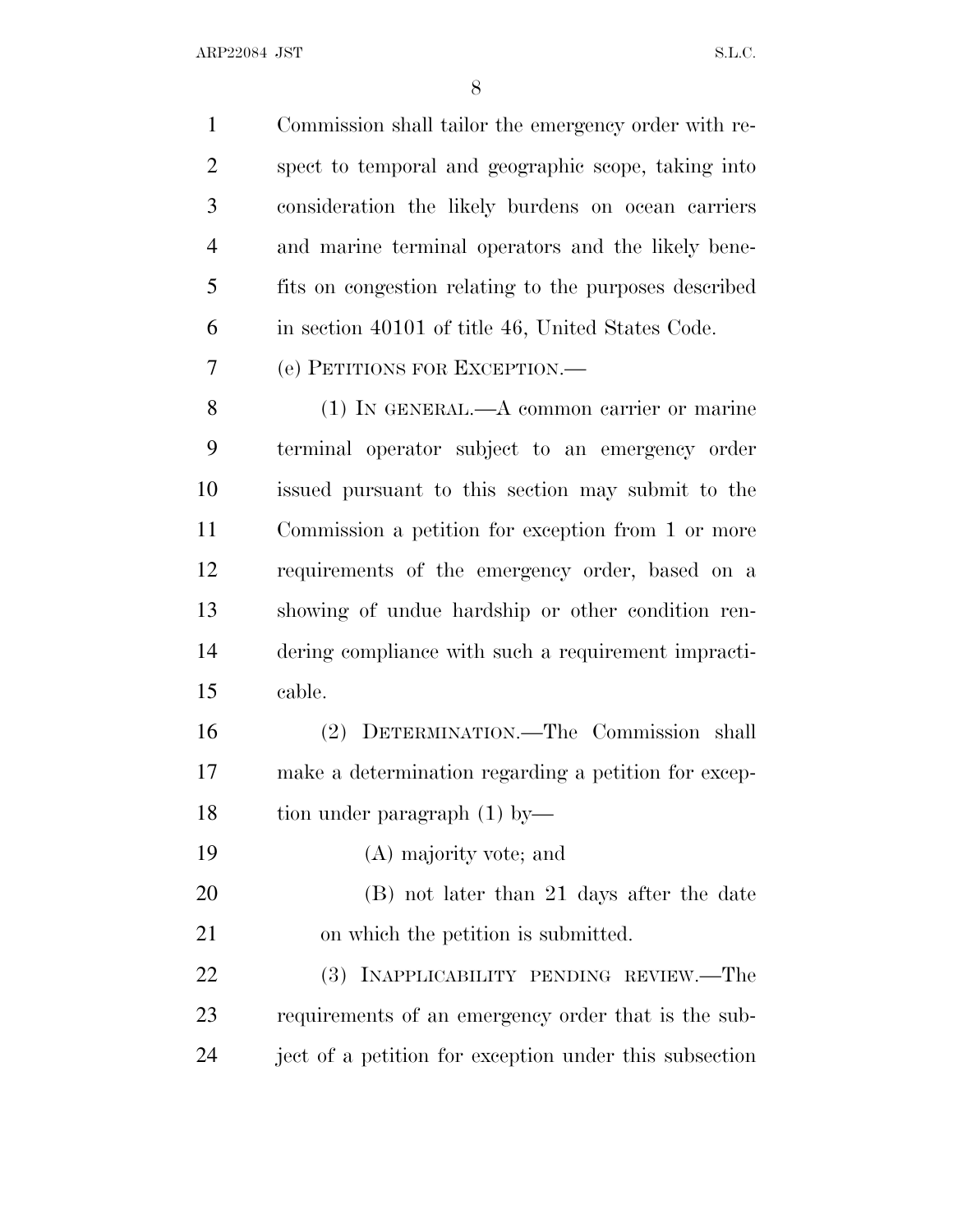| $\mathbf{1}$   | shall not apply to the petitioner during the period         |
|----------------|-------------------------------------------------------------|
| $\overline{2}$ | for which the petition is pending.                          |
| 3              | (f) LIMITATIONS.—                                           |
| $\overline{4}$ | (1) TERM.—An emergency order issued pursu-                  |
| 5              | ant to this section—                                        |
| 6              | $(A)$ shall remain in effect for a period of                |
| 7              | not longer than 60 days; but                                |
| 8              | (B) may be renewed by a unanimous deter-                    |
| 9              | mination of the Commission.                                 |
| 10             | (2) SUNSET.—The authority provided by this                  |
| 11             | section shall terminate on the date that is 18              |
| 12             | months after the date of enactment of this Act.             |
| 13             | <b>(3)</b><br>INVESTIGATIVE<br><b>AUTHORITY</b><br>UNAF-    |
| 14             | FECTED.—Nothing in this section shall affect the in-        |
| 15             | vestigative authorities of the Commission as de-            |
| 16             | scribed in subpart R of part 502 of title 46, Code          |
| 17             | of Federal Regulations.                                     |
|                | 18 SEC. 5. BEST PRACTICES FOR CHASSIS POOLS.                |
| 19             | (a) IN GENERAL.—Not later than April 1, 2023, the           |
| 20             | Commission shall enter into an agreement with the Trans-    |
| 21             | portation Research Board of the National Academies of       |
| 22             | Sciences, Engineering, and Medicine under which the         |
| 23             | Transportation Research Board shall carry out a study       |
| 24             | and develop best practices for on-terminal or near-ter-     |
| 25             | minal chassis pools that provide service to marine terminal |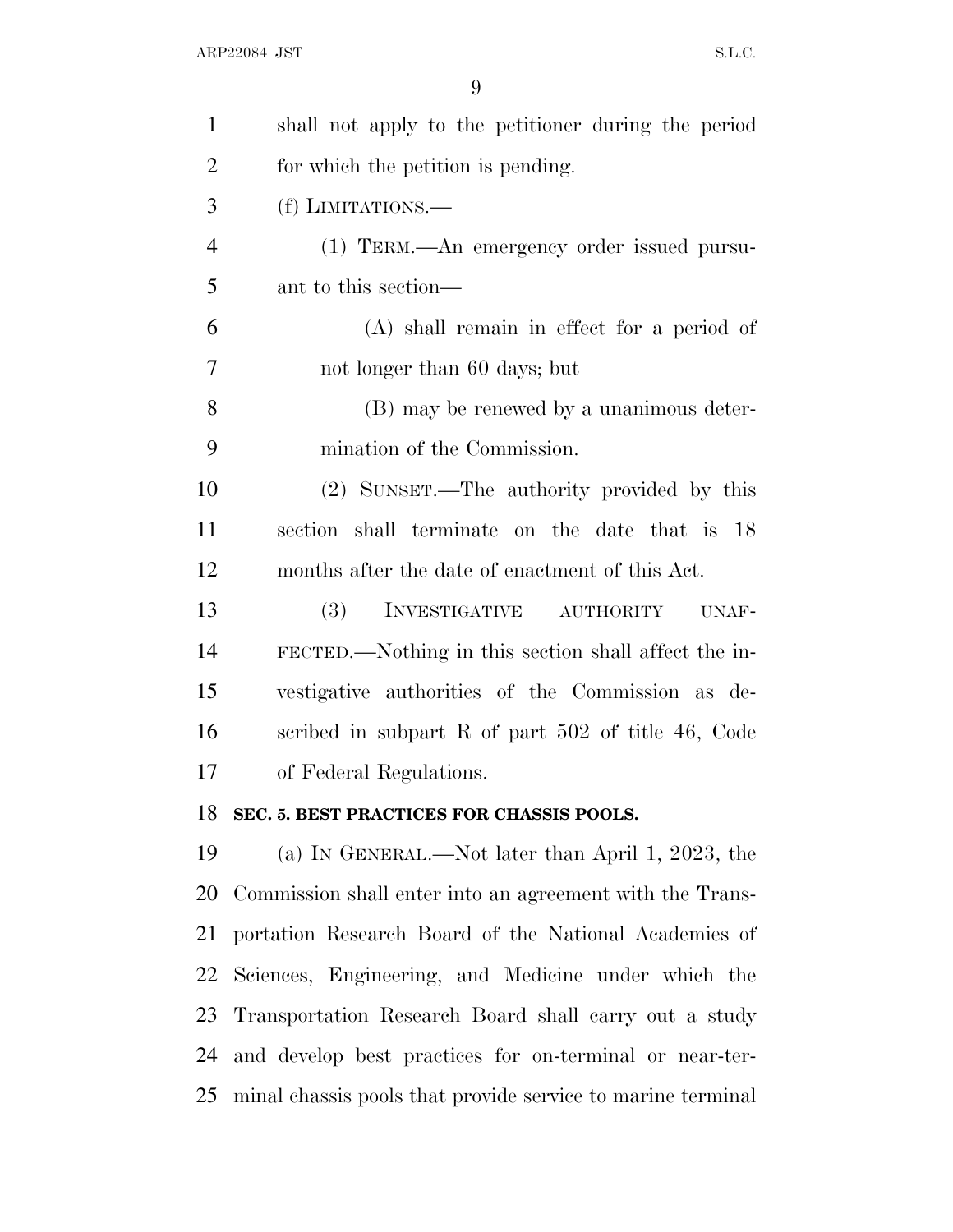ARP22084 JST S.L.C.

 operators, motor carriers, railroads, and other stake- holders that use the chassis pools, with the goal of opti- mizing supply chain efficiency and effectiveness. (b) REQUIREMENTS.—In developing best practices under subsection (a), the Transportation Research Board shall— (1) take into consideration— (A) practical obstacles to the implementa- tion of chassis pools; and (B) potential solutions to those obstacles; and (2) address relevant communication practices, information sharing, and knowledge management. (c) PUBLICATION.—The Commission shall publish the best practices developed under this section on a pub- licly available website by not later than April 1, 2024. (d) AUTHORIZATION OF APPROPRIATIONS.—There is authorized to be appropriated to the Commission to carry out this section \$500,000. **SEC. 6. LICENSING TESTING.** (a) I<sup>N</sup> GENERAL.—Not later than 90 days after the date of enactment of this Act, the Administrator of the Federal Motor Carrier Safety Administration (referred to in this section as the ''Administrator'') shall conduct a re-view of the discretionary waiver authority described in the